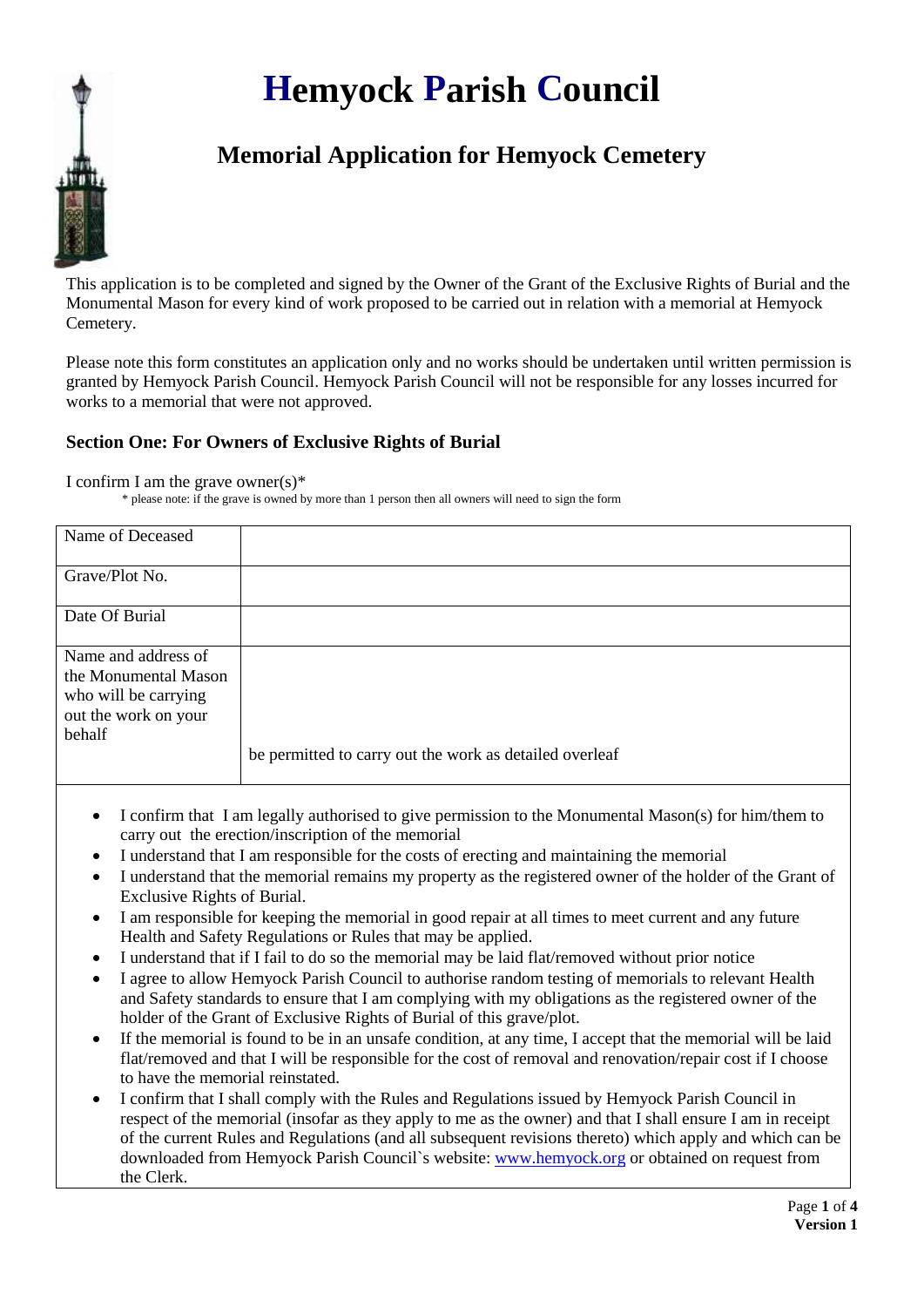| Your name                     |  |
|-------------------------------|--|
| Signed                        |  |
| Date                          |  |
| Address including<br>postcode |  |
| Daytime Telephone No.         |  |

| Your name             |  |
|-----------------------|--|
|                       |  |
| Signed                |  |
|                       |  |
| Date                  |  |
|                       |  |
| Address including     |  |
| postcode              |  |
|                       |  |
|                       |  |
| Daytime Telephone No. |  |

## **Section Two: To be completed by the Monumental Mason who will be carrying out work, of any kind, on a memorial, or erecting a memorial at Hemyock Cemetery**

Description of work: Please tick box as appropriate and provide details

- **Additional Inscription**
- $\Box$  Repair work

Description:

- $\Box$  Erection of Headstone (please list style of memorial e.g. erection of book)
- **Q** Placing of Cremation Stone

| Type and colour of stone and details of fittings |  |
|--------------------------------------------------|--|
| e.g. granite, NAMM approved anchorage            |  |
| system etc.                                      |  |
| Monumental Vase Yes/No – please delete           |  |
| whichever is not applicable                      |  |
| Size (in metric) please give full dimensions of  |  |
| proposed memorial                                |  |

 $\Box$  I enclose a sketch / photograph of the proposed memorial / inscription

- Proposed Inscription to be shown as it will be spaced and located on the memorial
- Please note If the lettering is on several sections of the memorial use a numbered reference that corresponds with numbered areas on the sketch / photo of the memorial that must be attached to this application showing all relevant measurements.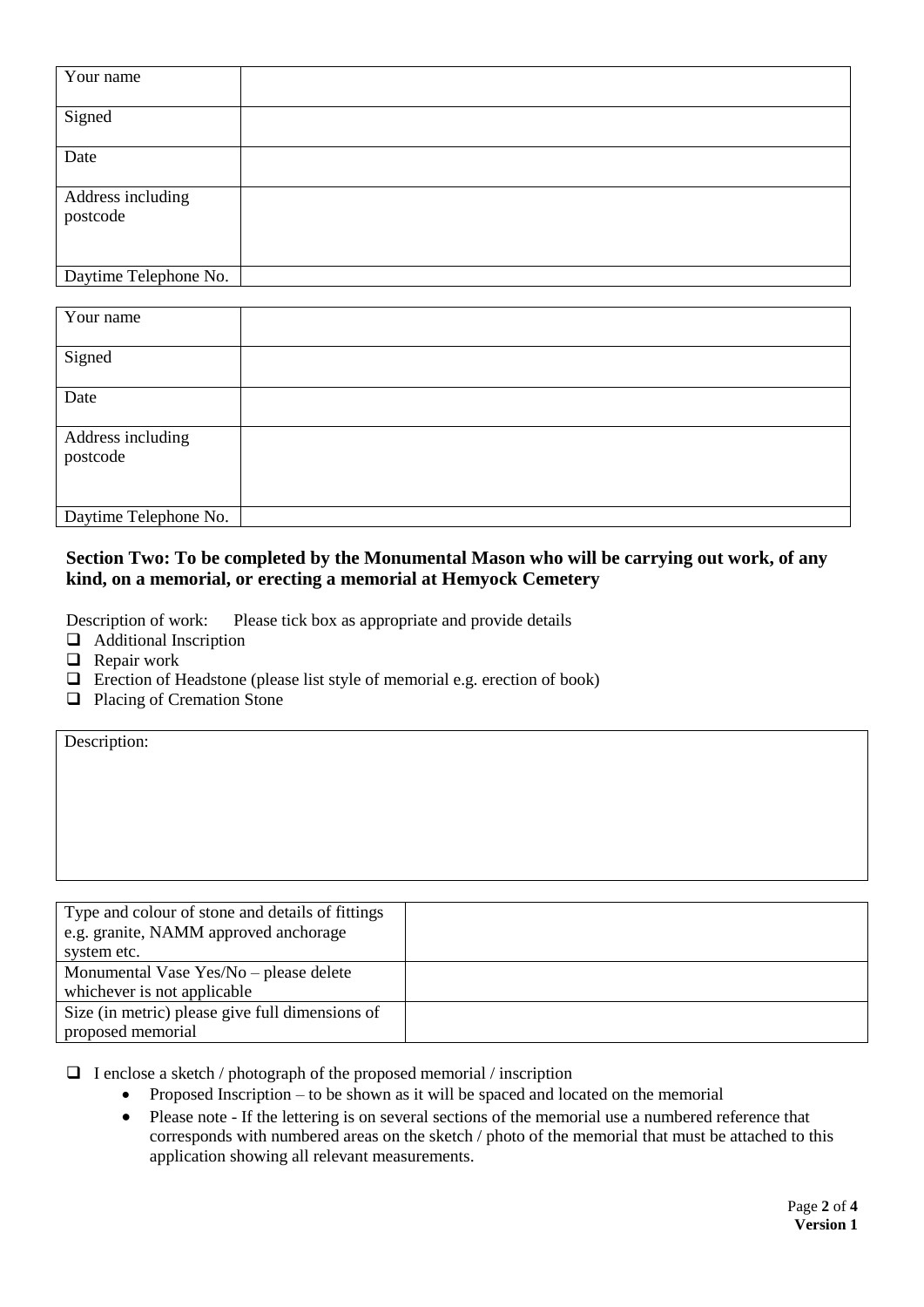I confirm that:

- The memorial will be manufactured and erected to the current minimum National Association of Memorial Mason (NAMM) standards and current NAMM Code of Working Practice and in the case of headstones this will include a NAMM approved anchor system appropriate for the soil conditions in the cemetery.
- All work carried out on the memorial (e.g. removal for additional inscription or other repair work) will meet current minimum NAMM standards and current National Association of Monumental Mason`s Code of Working Practice and in the case of a headstone will include a NAMM approved anchor system appropriate for the soil conditions in the cemetery.
- I/we confirm that I/we have not been barred from working in any other cemetery in the previous two years and should this occur in the future that I/we will inform the Council immediately.
- I/we agree to be responsible for any damage caused to Council property or to surrounding memorials, turf etc. caused by the negligence of myself, my workmen and or/any subcontractor employed by me, and confirm we have appropriate public liability insurance in place.
- I/we agree to remove all unused materials / rubbish and to leave the area in a neat and tidy state.
- I/we agree not to carry out any work on site while a funeral is in progress.
- I/we confirm that we are satisfied from the enquiries I/we made that the applicant is legally authorised to give permission to me/us to erect/inscribe the memorial I/we confirm that the applicant has seen and approved the specifications as detailed in this application.
- I/we have explained to the owner of the Grant of Exclusive Rights of Burial (details overleaf) that the memorial remains their property and that they are responsible for keeping it in good and safe condition to current industry and general Health and Safety standards at all times.
- I/we have advised the owner to consider insuring the memorial against accidental damage and vandalism.
- I/we confirm that the Business is registered with the British Register of Accredited Memorial Masons (BRAMM) or National Association of Memorial Masons (NAMM).
- I/we confirm that the Monumental Mason who carries out the work to erect or re-erect the memorial will hold a fixer's licence issued by British Register of Accredited Memorial Masons (BRAMM) or National Association of Memorial Masons (NAMM).
- I/we confirm that I/we have public liability insurance for a minimum insured sum of £5,000,000.
- I/we confirm that all work shall conform to statutory requirements and the Council`s Rules and Regulations.
- $\bullet$  I/we confirm that the works to the memorial will not be carried out until I/we have received the written consent from Hemyock Parish Council and acknowledge that the written consent and evidence of BRAMM`s or NAMM's fixers licence may need to be produced to an authorised officer of Hemyock Parish Council at any time if so requested.

| Signed                               |  |
|--------------------------------------|--|
| Full Name of Signatory               |  |
| Date                                 |  |
| Name & Address of Business           |  |
|                                      |  |
|                                      |  |
| Business Tel. No                     |  |
| <b>BRAMM/NAMM Registration No</b>    |  |
| and Expiry Date                      |  |
| <b>BRAMM/NAMM Fixer Registration</b> |  |
| $N0(s)$ and Expiry Date(s)           |  |